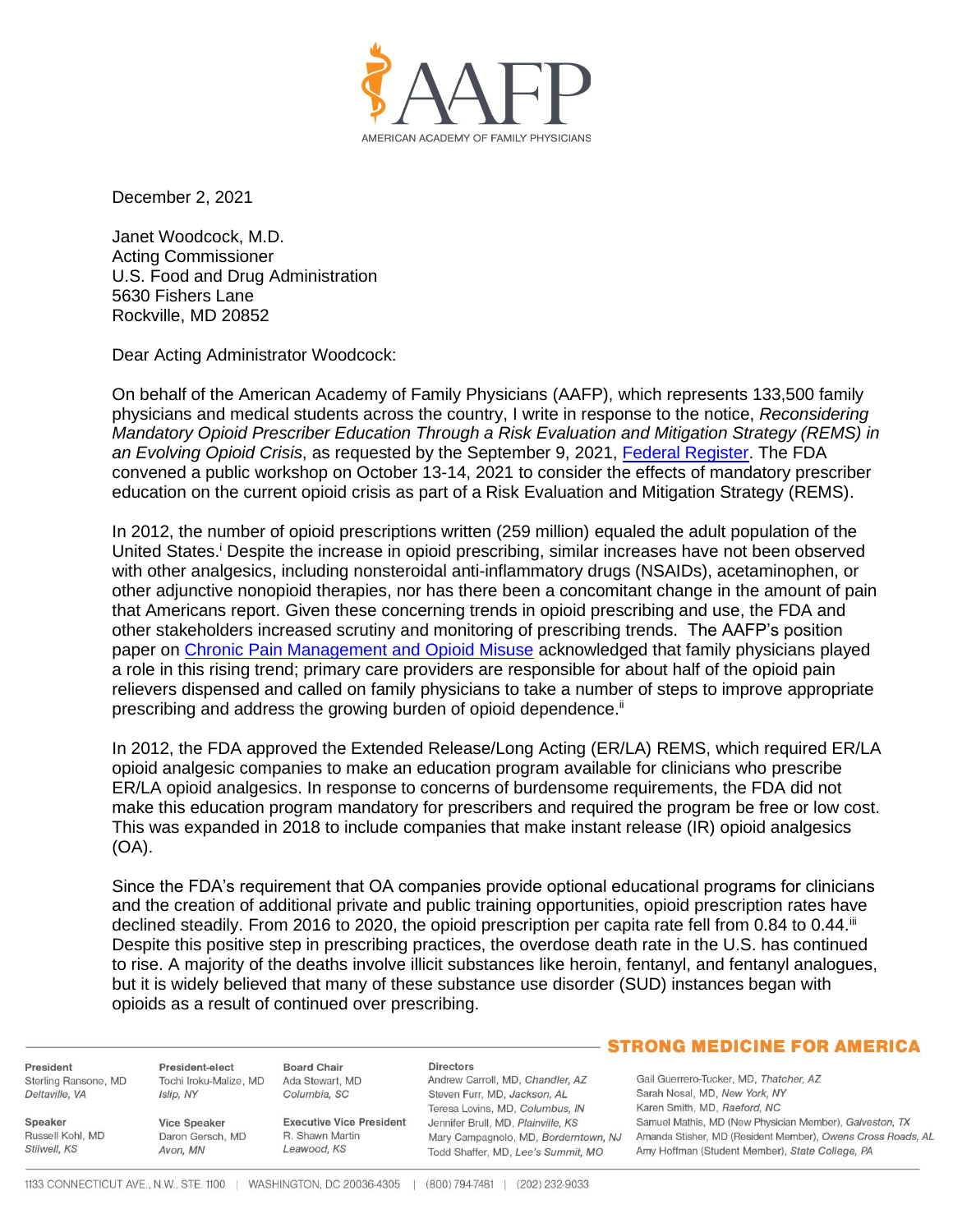**The AAFP strongly supports prescriber education programs to address over prescribing concerns but urges the FDA not to implement a mandatory training requirement for prescribers.** Physicians have improved prescribing practices through optional trainings over the last six years and are seeking training to improve screening, diagnosis, and treatment of SUD involving opioids and other legal or illicit drugs. Additionally, private and public organizations, medical schools, and residencies have increased training on appropriate prescribing and pain management. Adding mandatory requirements for training would be burdensome to physicians, many of whom have already sought additional training on pain management practices. These added burdens, such as the mandatory education requirement for physicians to obtain the X-waiver to provide SUD treatment, have been shown to worsen access to evidence-based, appropriate care.<sup>iv</sup> Additionally, resources for mandated training could be better used for implementation and use of prescription drug monitoring programs (PDMPs) or the implementation of payment that supports more time-intensive, wholeperson care for pain management.

The AAFP is committed to addressing the dual public health crises of undertreated pain and opioid misuse/abuse at both the national and local levels. To this end, the AAFP has formed a crosscommission advisory committee to address the multiple issues involved. Through its efforts with other physician and medical organizations, as well as governmental entities, the AAFP is committed to being a leader in promoting the advancement of safe pain management and opioid prescribing, and in addressing the growing burden of opioid dependence. The AAFP is also an accredited continuing medical education (CME) provider and has offered several courses for family physicians on, appropriate prescribing, REMS, and pain management. Additionally, as of 2018, the average family medicine residency devotes about 33 hours to education about pain management topics including 5.4 hours on chronic pain assessment, 16.2 hours on therapy, and 11.4 hours on risk assessment. $\gamma$  This additional training in medical school, family medicine residencies, and through continuing education opportunities facilitates appropriate prescribing of opioids without restricting access to chronic pain management.

The AAFP shares the FDA's concern about rising overdose rates across the U.S. The COVID-19 pandemic has exacerbated mental health challenges and made accessing care more difficult for many individuals. More accessible SUD treatment is critically important to reducing the overdose death rates. Physicians continue to face barriers to prescribing evidence-based treatment like buprenorphine and other medication-assisted treatment (MAT). Previous caps on patient volume for MAT administration have hindered the expansion and accessibility of MAT. Documentation, counseling, and inspection requirements are important to ensuring practices follow recommended guidelines but often make it difficult for small or rural practices to provide MAT given geographical and financial challenges. The AAFP [applauded](https://www.aafp.org/dam/AAFP/documents/advocacy/prevention/risk/LT-DEA-MATFinalRule-122320.pdf) the new route to becoming a qualified physician via the DATA-waiver and the increased cap on the number of patients that a physician or other clinician can treat.

Thank you again for the opportunity to provide comments on this important topic. For additional questions, please contact Meredith Yinger, Senior Regulatory Strategist, at [myinger@aafp.org.](mailto:myinger@aafp.org)

Sincerely,

Gds D. Stewart, no

Ada D. Stewart, MD, FAAFP Board Chair, American Academy of Family Physicians